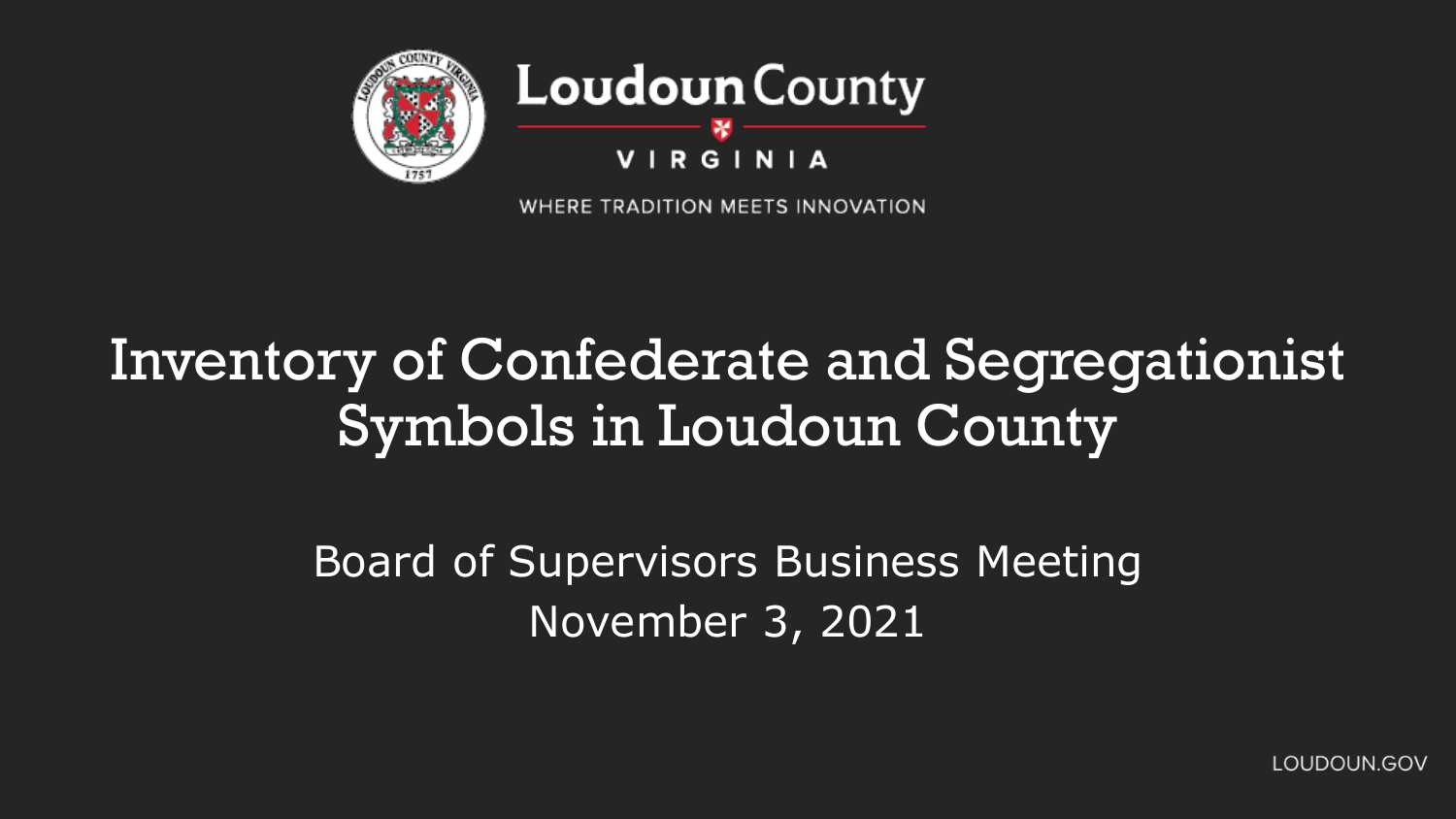### Board Member Initiative

- Initiated September 15, 2020.
- Directed staff to create informational inventory of names or symbols honoring or memorializing Confederate and segregationist figures or history in Loudoun County.
- Board approved scope of work for the creation of the inventory on December 15, 2020.

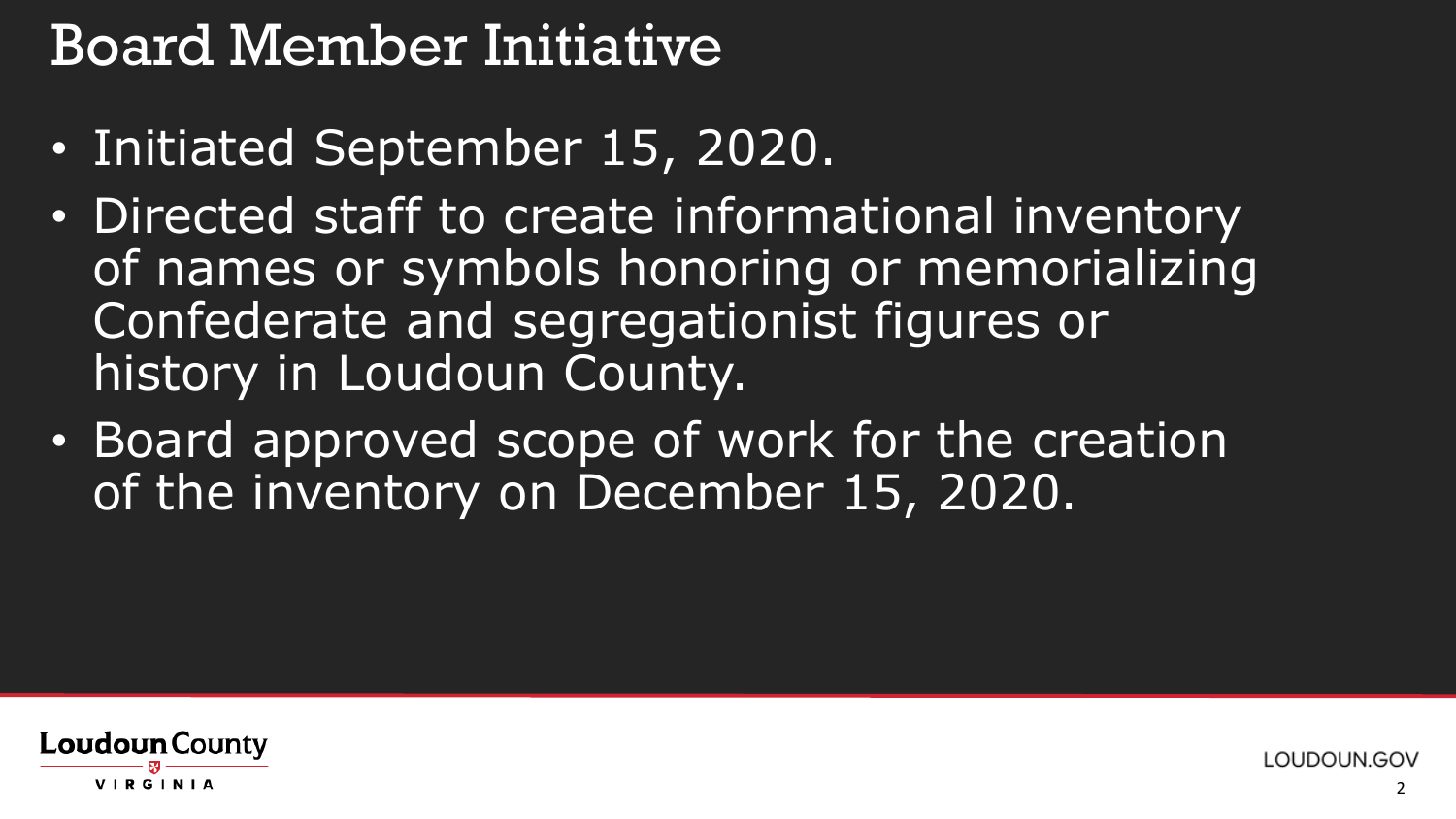### Board Member Initiative

- Inventory presented to the Board on July 6, 2021.
- Board directed staff to complete three tasks:
	- o Develop a plan to implement changes to Confederate and segregationist symbols identified on the current inventory.
	- o Submit a recommendation for renaming Kephart Bridge Landing *(to be addressed in a separate Board item).*
	- o Obtain cost estimates from consultants to conduct additional research on potential Confederate and segregationist symbols to add to the inventory.

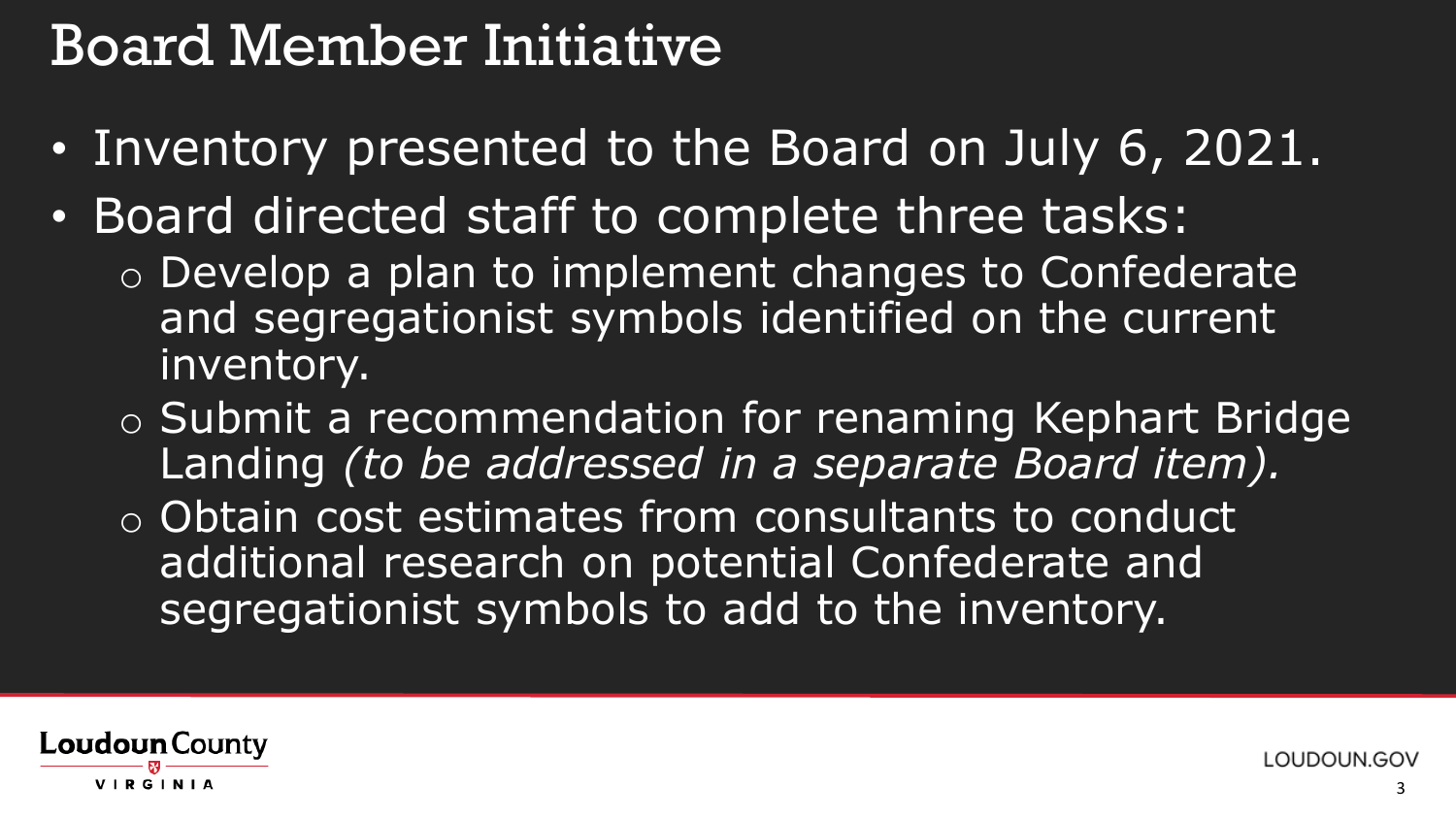- Harry Byrd Highway and John Mosby Highway
	- o Currently undergoing a separate renaming process per Board direction on May 18, 2021.
- Confederate Court
	- $\circ$  Landowner initiated renaming as provided for in the ordinance.
	- o No further action needed.
- For the remaining eight roads, staff primarily considered:
	- o County jurisdiction to rename.
	- o Public safety concerns that may arise from road name changes.

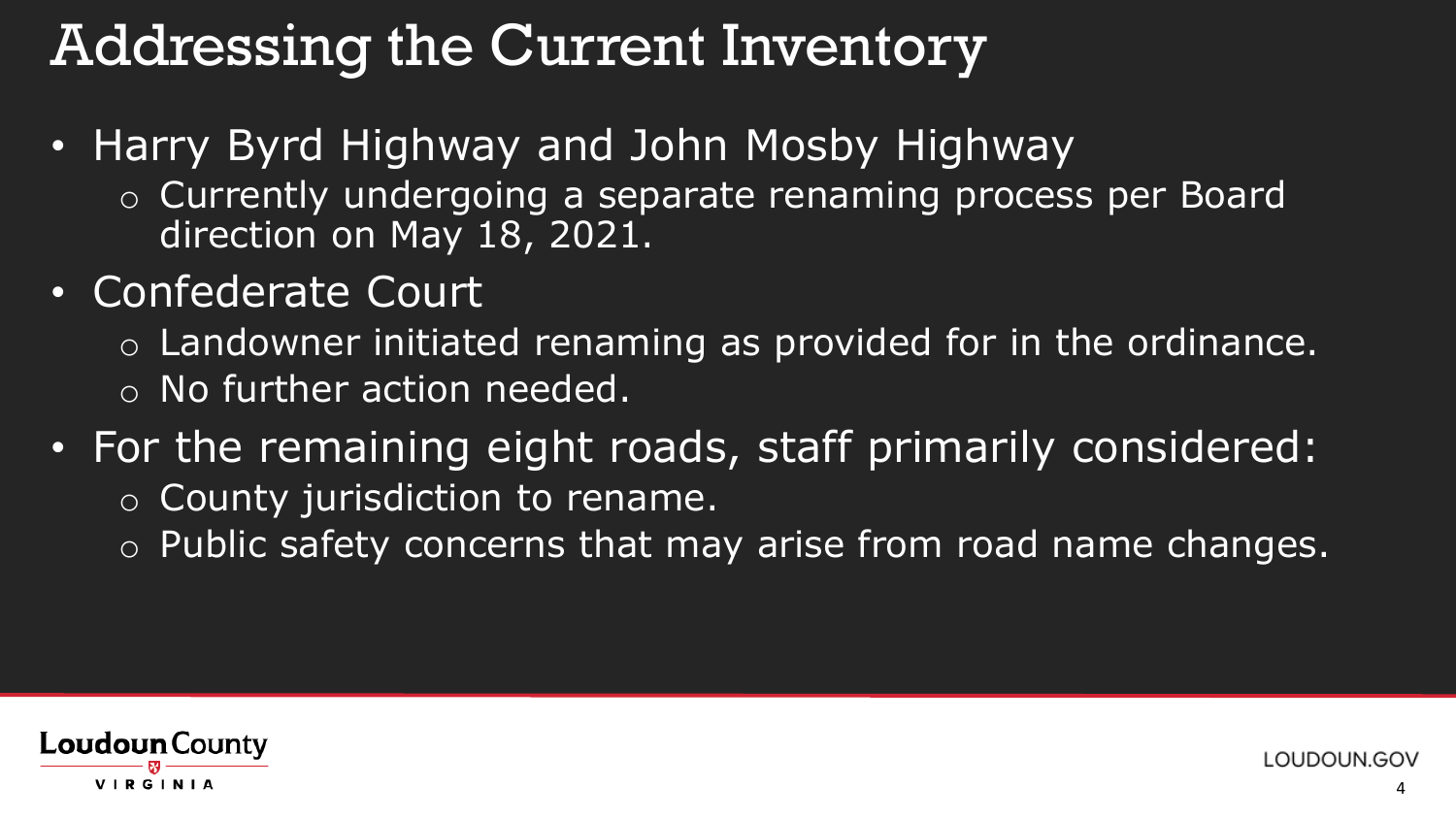- Leads to a Civil War-era fort named for Confederate General Joseph E. Johnston
- Board previously considered renaming Fort Johnston Road in 2015



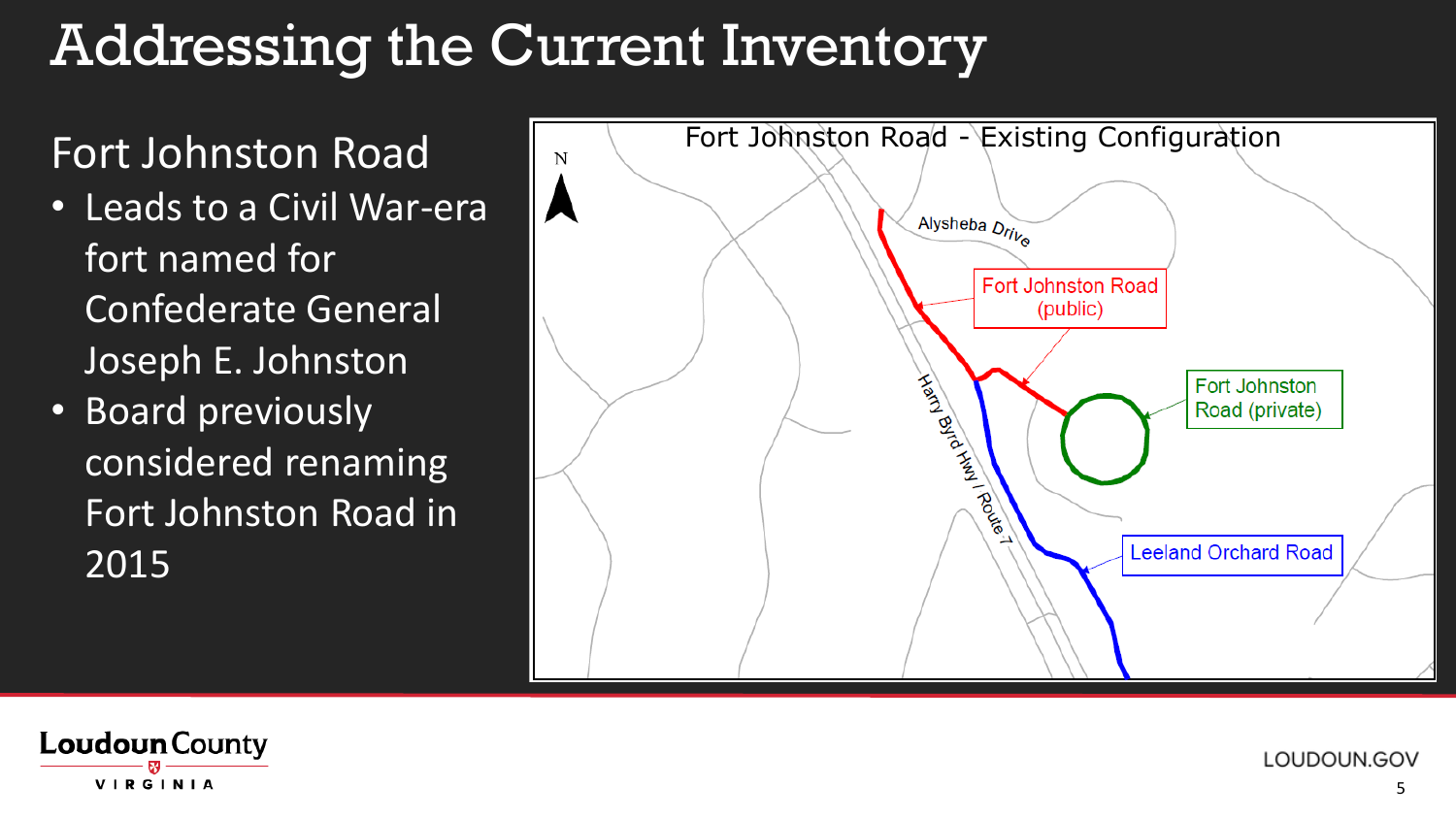- Staff recommends renaming Fort Johnston Road
- Addresses known Confederate symbol
- Corrects midsegment road name change



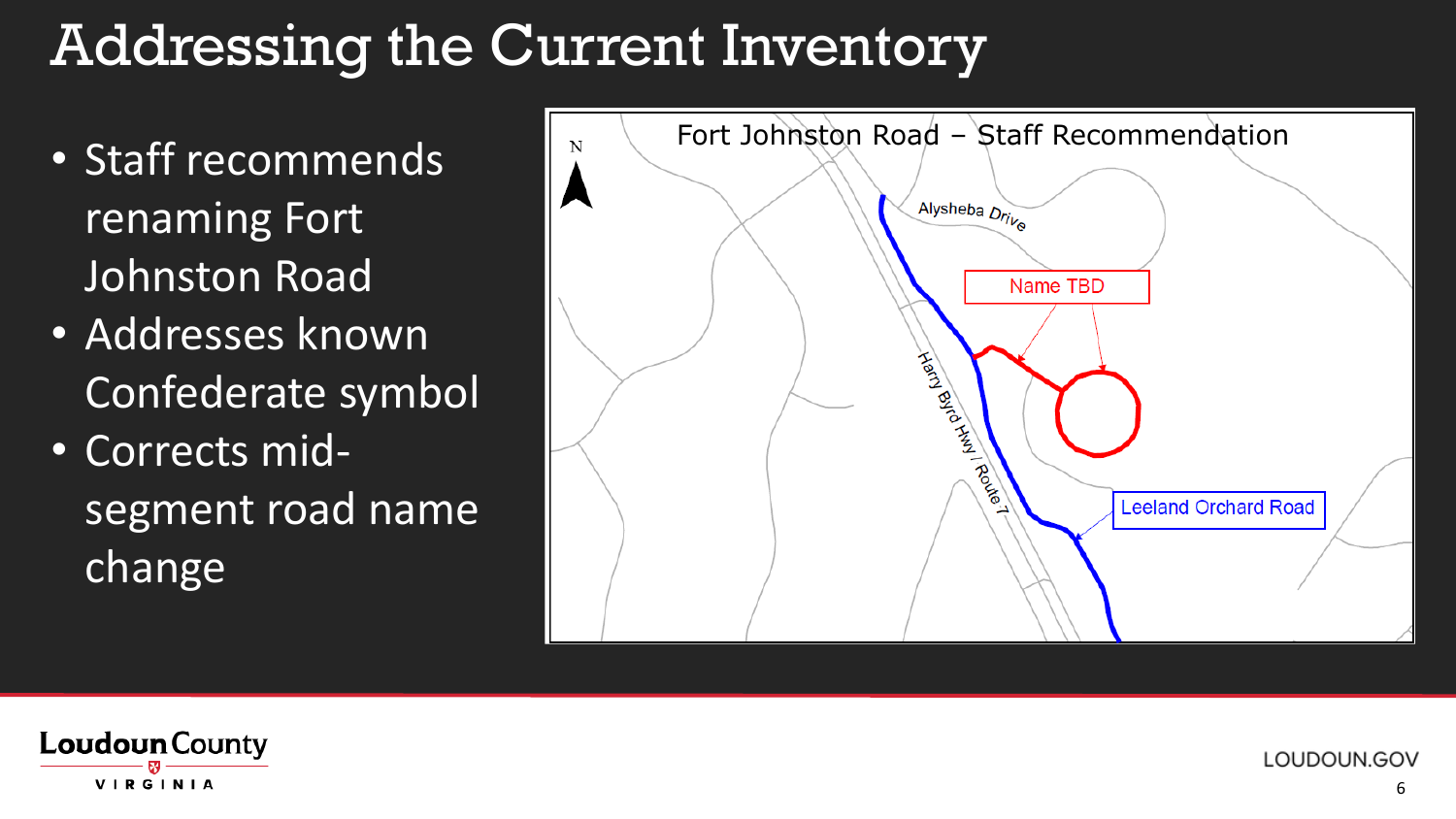#### Jeb Stuart Road

- Philomont area
- Historically known as "Lake Lane" and "Milton Lee's Road"
- Renamed after Confederate Maj. Gen. Jeb Stuart in 1962
- Fully within County addressing jurisdiction; can be renamed without impacting public safety



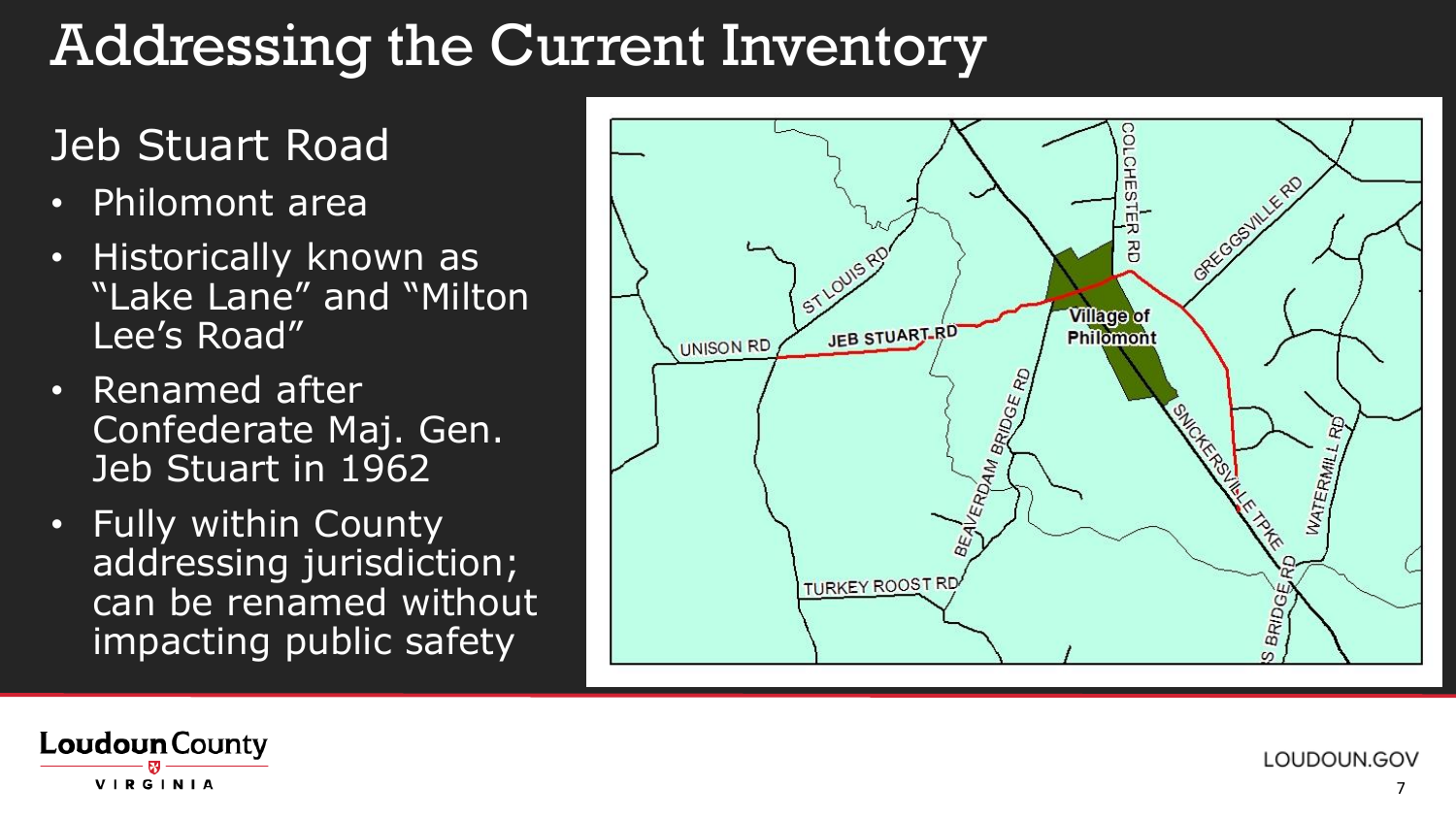#### Hillwood Estates Subdivision

- Located partially within the Town of Round Hill, Round Hill Joint Land Management Area (JLMA), and the Rural Policy Area
- Early Avenue, Hampton Road, Jackson Avenue, Lee Drive, Longstreet Avenue, and Pickett Road identified
- Hampton Road and Longstreet Avenue are partially located within the Town of Round Hill's boundaries
- Remaining four roads located partially or wholly within the Round Hill JLMA

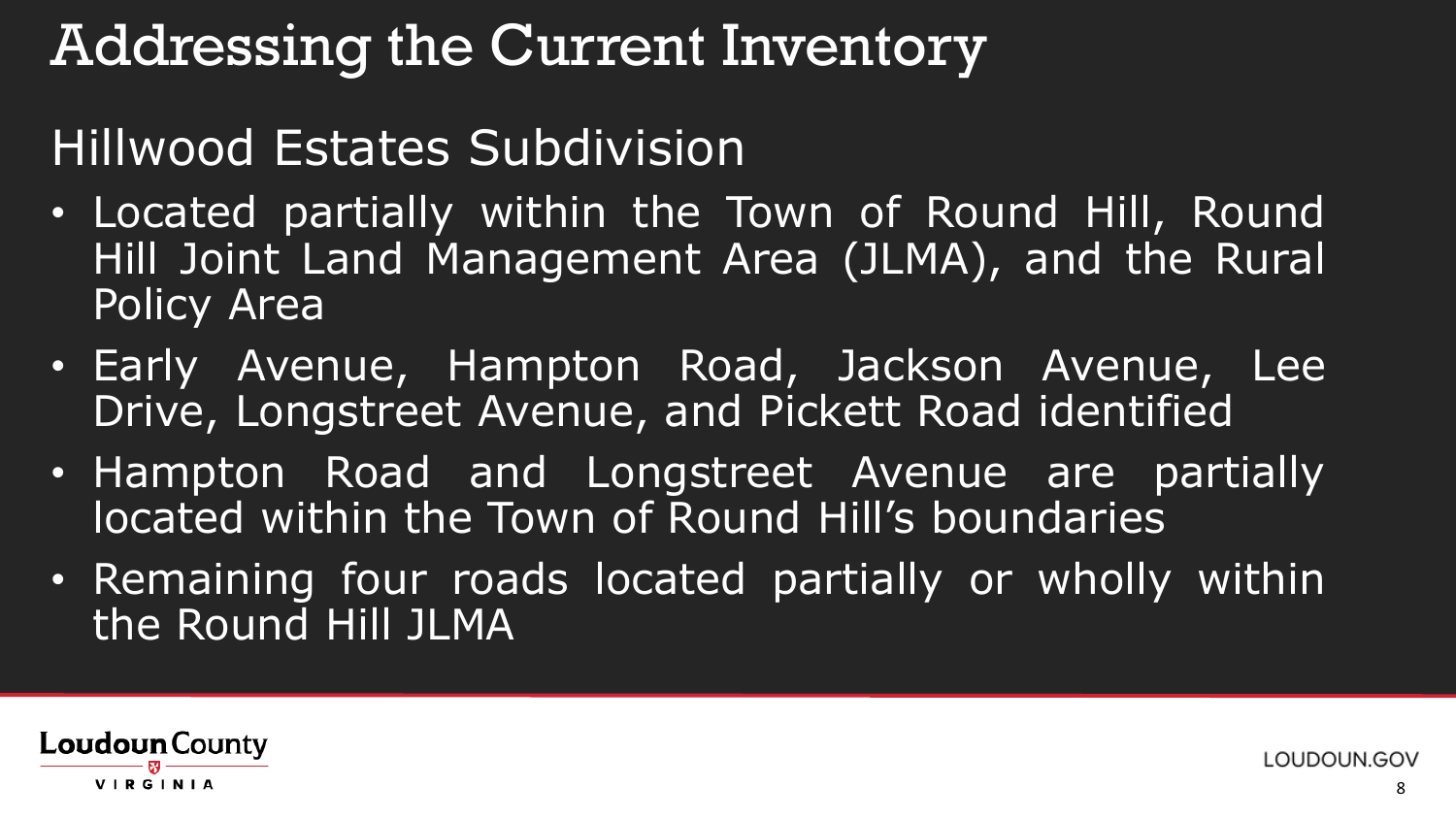#### Addressing the Current Inventory Hillwood Estates



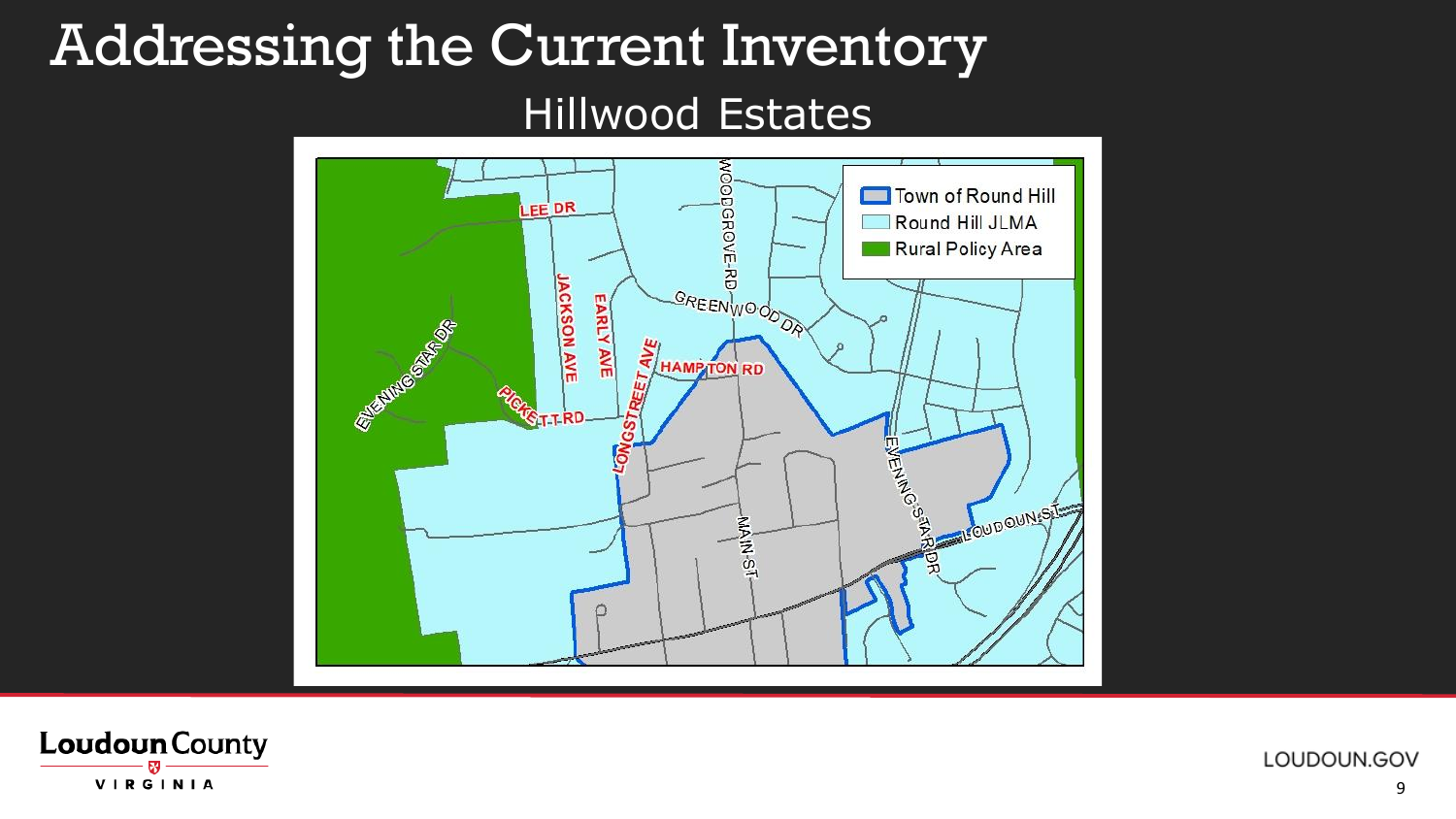Hillwood Estates

- Longstanding arrangement gives the Town addressing (numbering) authority within the JLMA:
	- o Most JLMA addresses have one- or two-digit house numbers.
	- o County-directed street name changes are supposed to trigger five-digit numeric addresses.
- Due to complex jurisdictional/addressing issues, staff recommends a coordinated renaming effort with the Town.

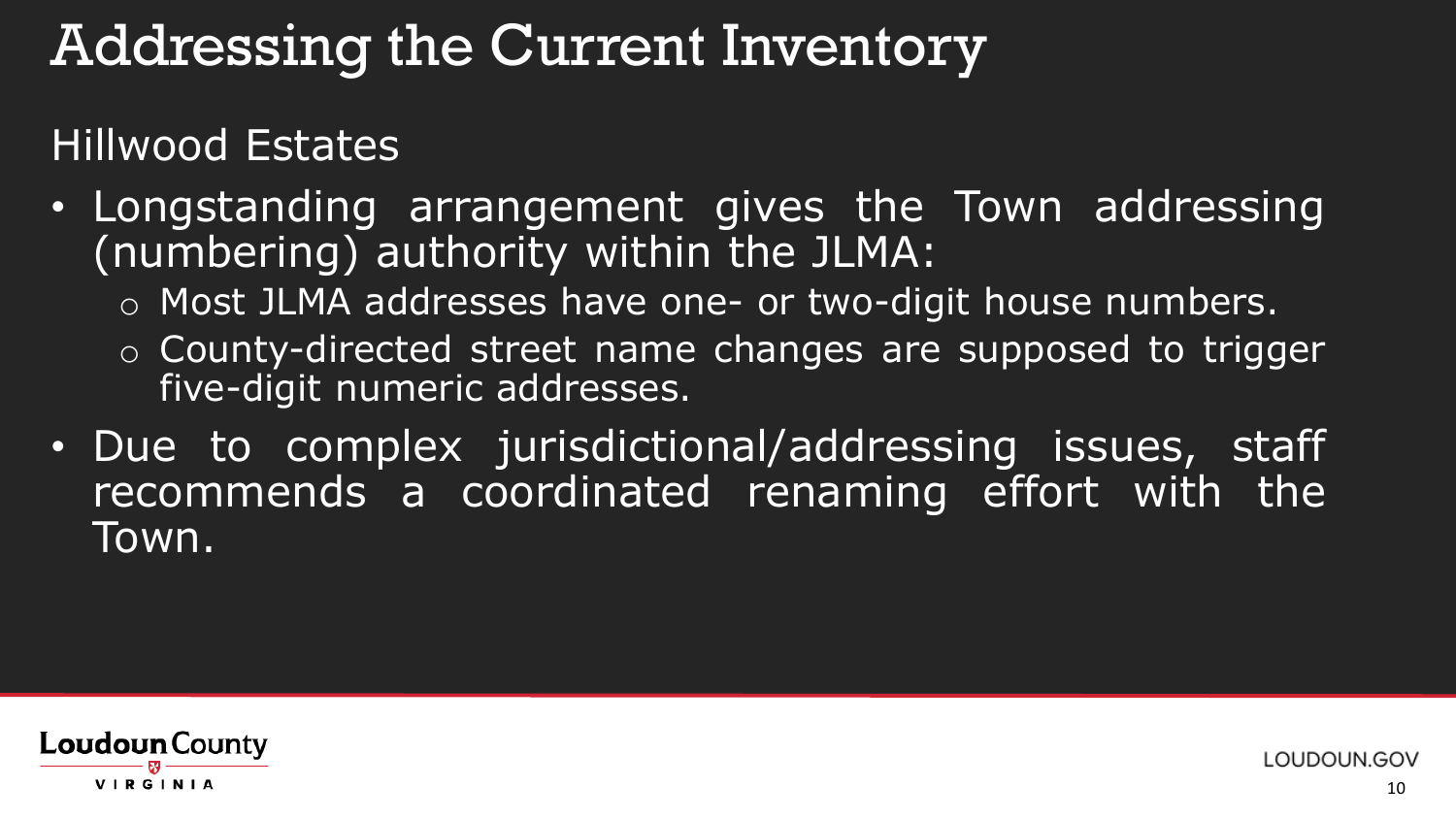#### Street Naming Authority

- Section 1020.07 of the Codified Ordinances (the ordinance) establishes the process for the Director of OMAGI to initiate a street renaming.
- The ordinance does not currently provide a process for staff to initiate renaming streets based on concerns other than public safety.
- The ordinance provides for a public engagement process that results in a property owner ballot vote.

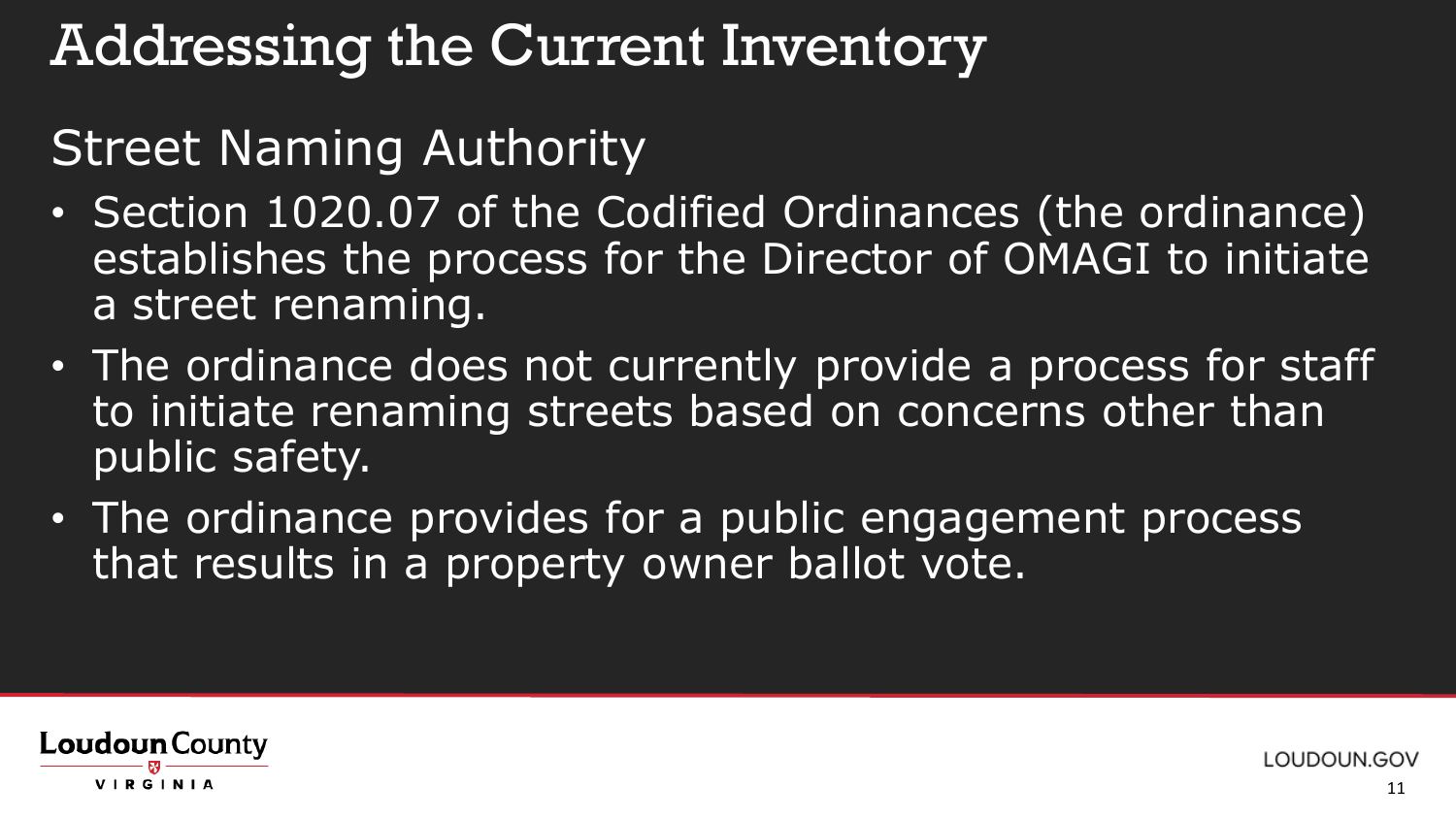Staff-recommended Ordinance Amendments:

- 1) Establish a new subsection under Section 1020.05, General Naming Standards, to prohibit Confederate and segregationist names o Prohibits use of such names for new roads
- 2) Authorize the Director of OMAGI to rename any public streets not currently listed in the inventory that are identified in the future as violating the new General Naming Standard

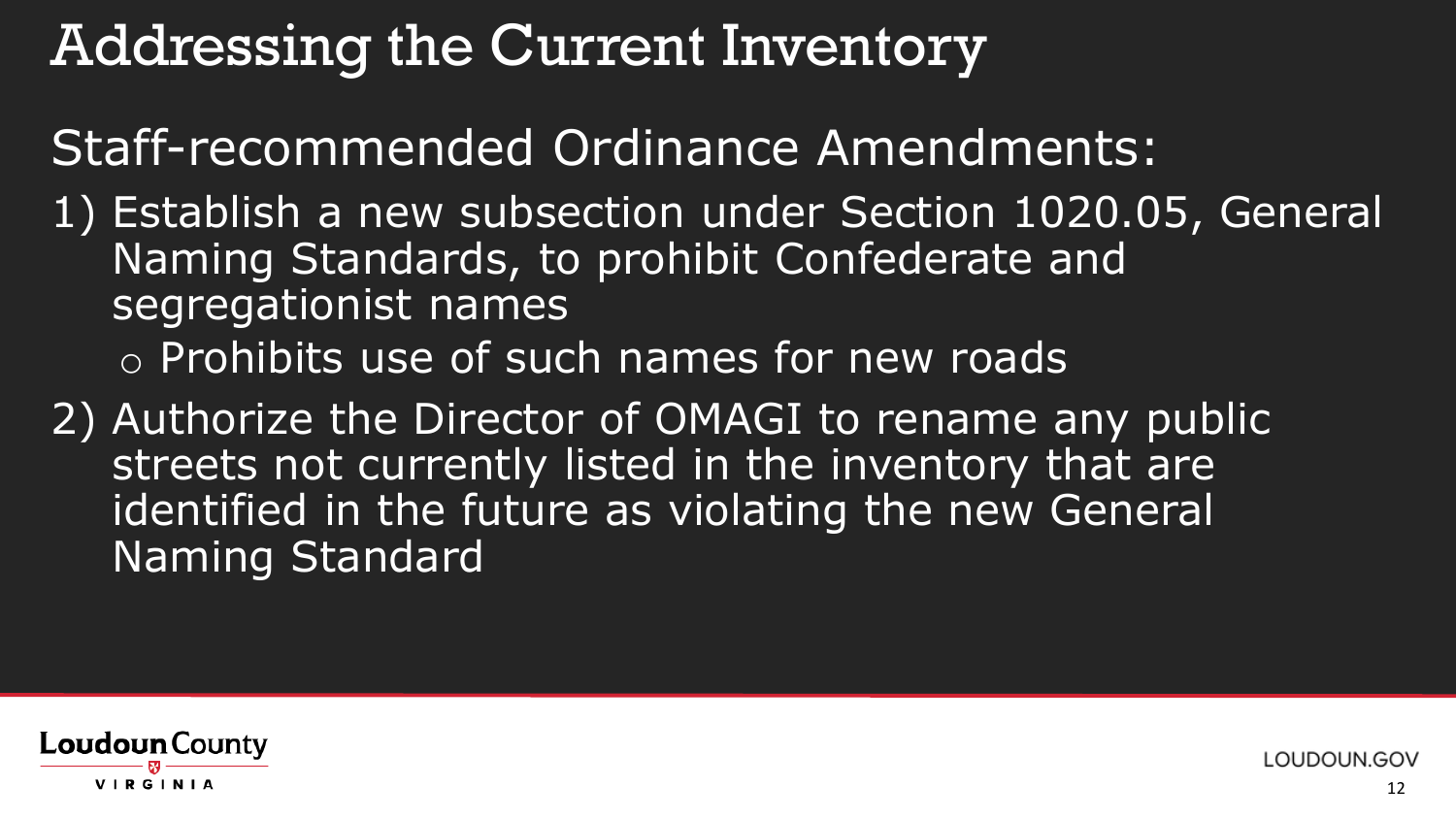### Consultant Services

Review of Names of Unknown Origin

- While developing inventory, staff noted seven road names whose origin, intent, or association could not be determined.
- Additional research may help identify their provenance.
- Consultant task would involve analysis of primary and secondary resources and development of summary findings.
	- o Estimated cost: \$35,000
	- o Estimated time: four months from initiation

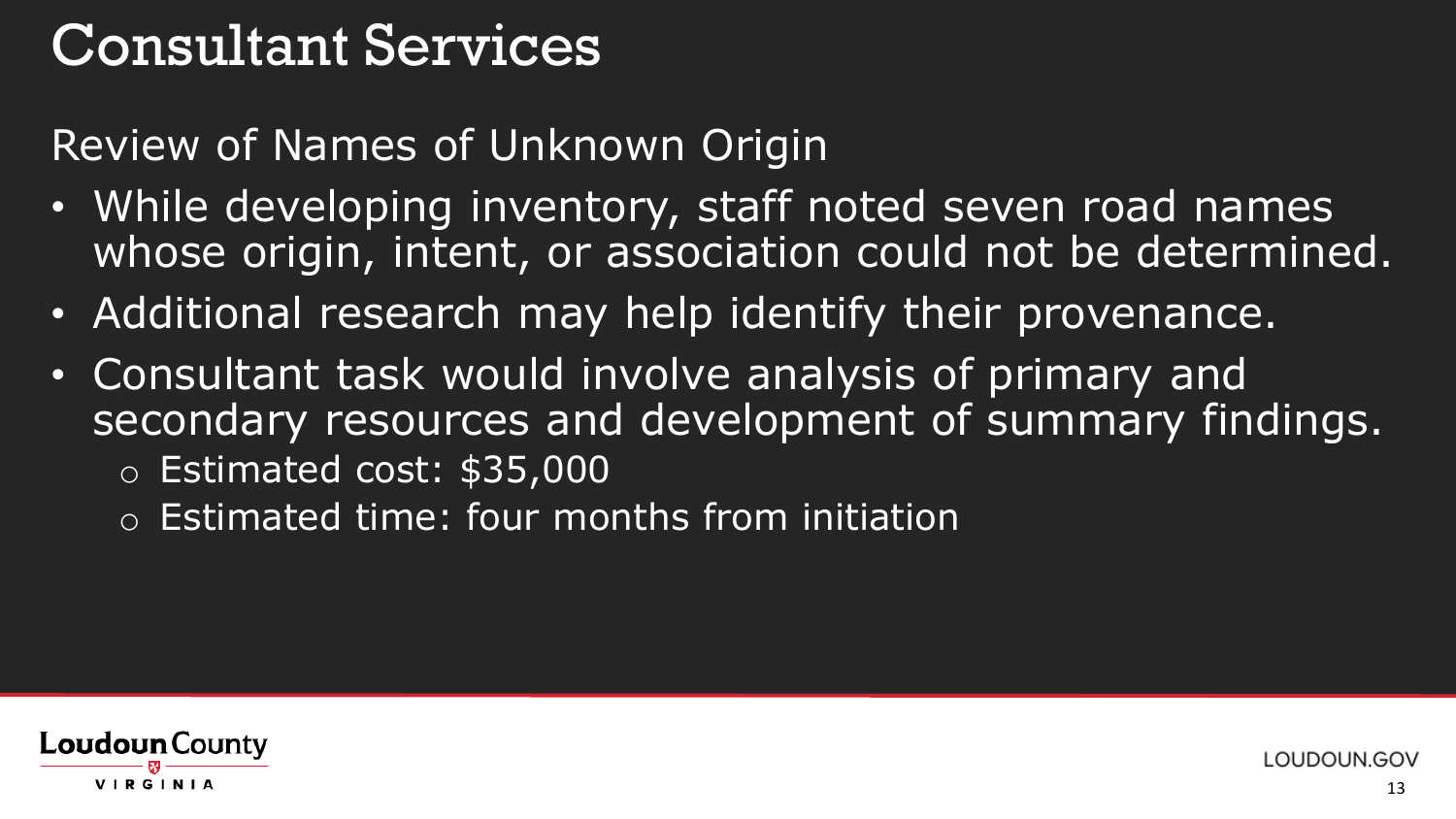### Consultant Services

Review of All Public Road Names and County Facilities

- Approximately 7,500 named roads within the unincorporated portions of Loudoun County and over 200 County-owned properties.
- Research into street and facility names requires a unique analytical approach and a significant level of effort.
- If the Board elects to pursue a Countywide project, staff recommends that a consultant first develop a detailed research design plan for Board consideration.

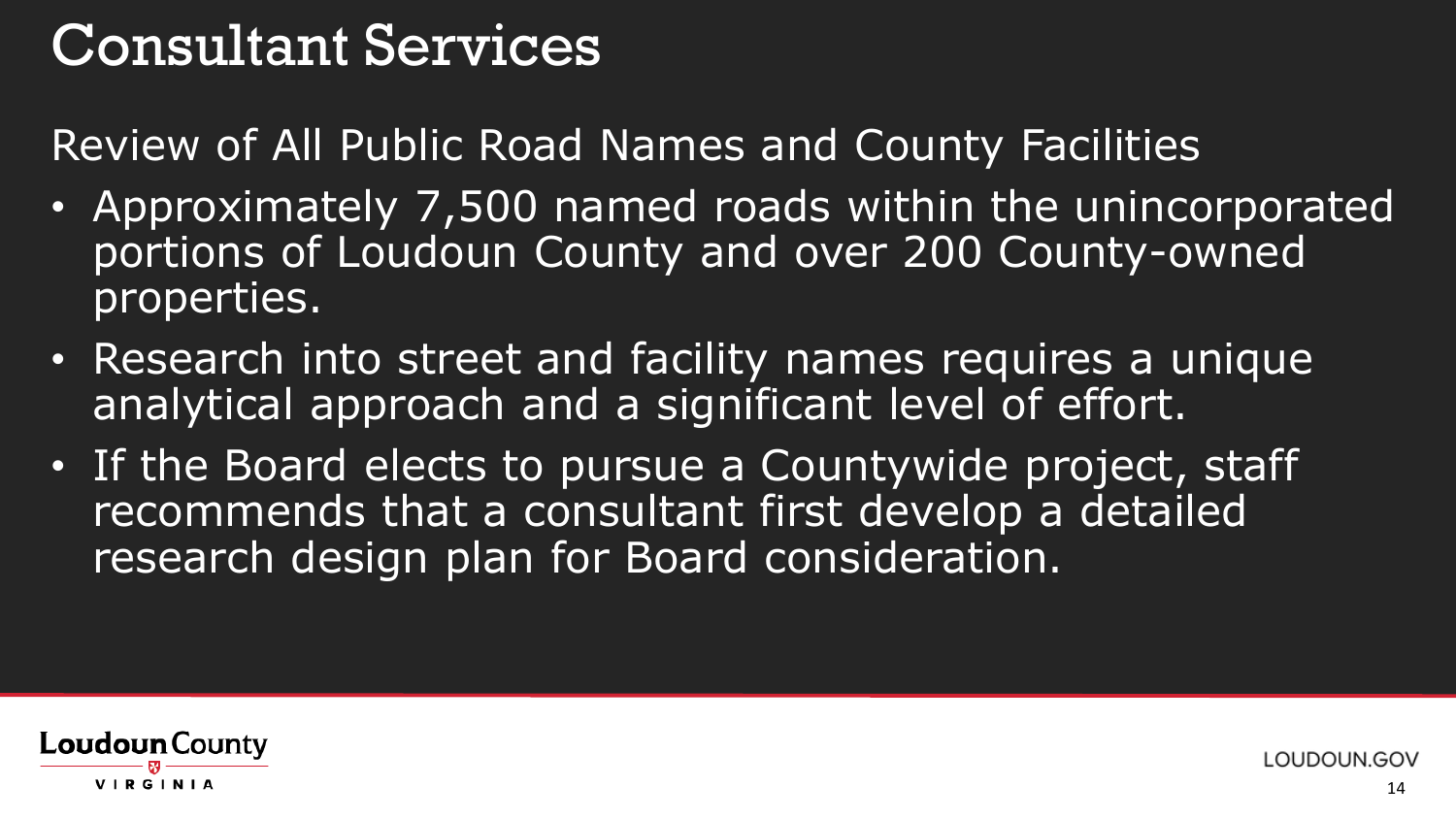### Consultant Services

Review of All Public Road Names and County Facilities

- Research Design Plan
	- o Estimated cost: \$10,000
	- o Estimated time: three months from initiation
- Comprehensive Countywide Review o Estimated Cost: \$350,000
	- o Estimated time: 18 months from initiation

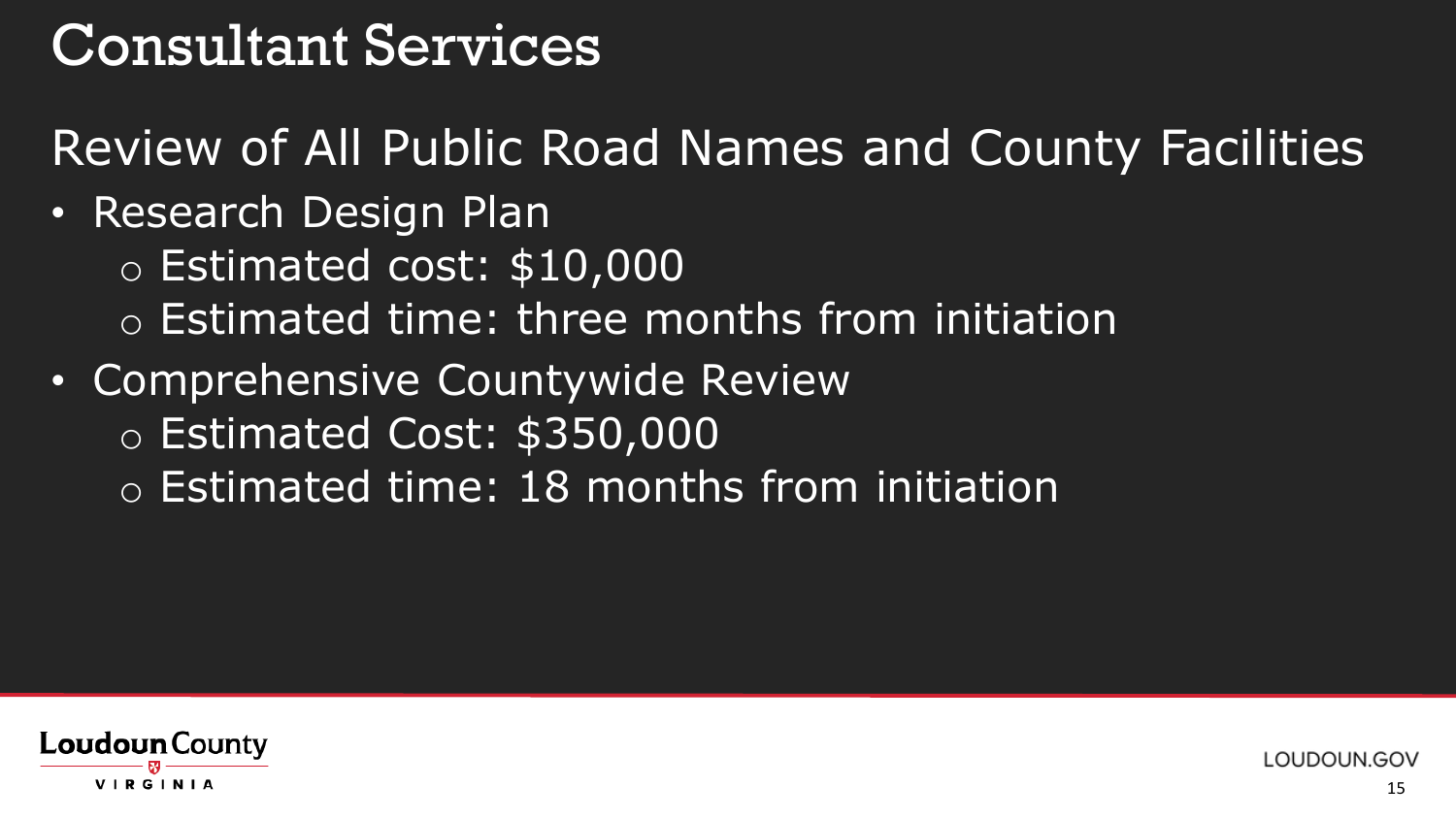### Recommendations

Staff recommends directing staff to:

- Initiate renaming Jeb Stuart Road and Fort Johnston Road.
- Coordinate with the Town of Round Hill to rename and readdress roads in the Hillwood Estates subdivision.
- Draft an amendment to the Codified Ordinances to prohibit Confederate and segregationist road names and authorize the Director of OMAGI to rename any such road names identified in the future.